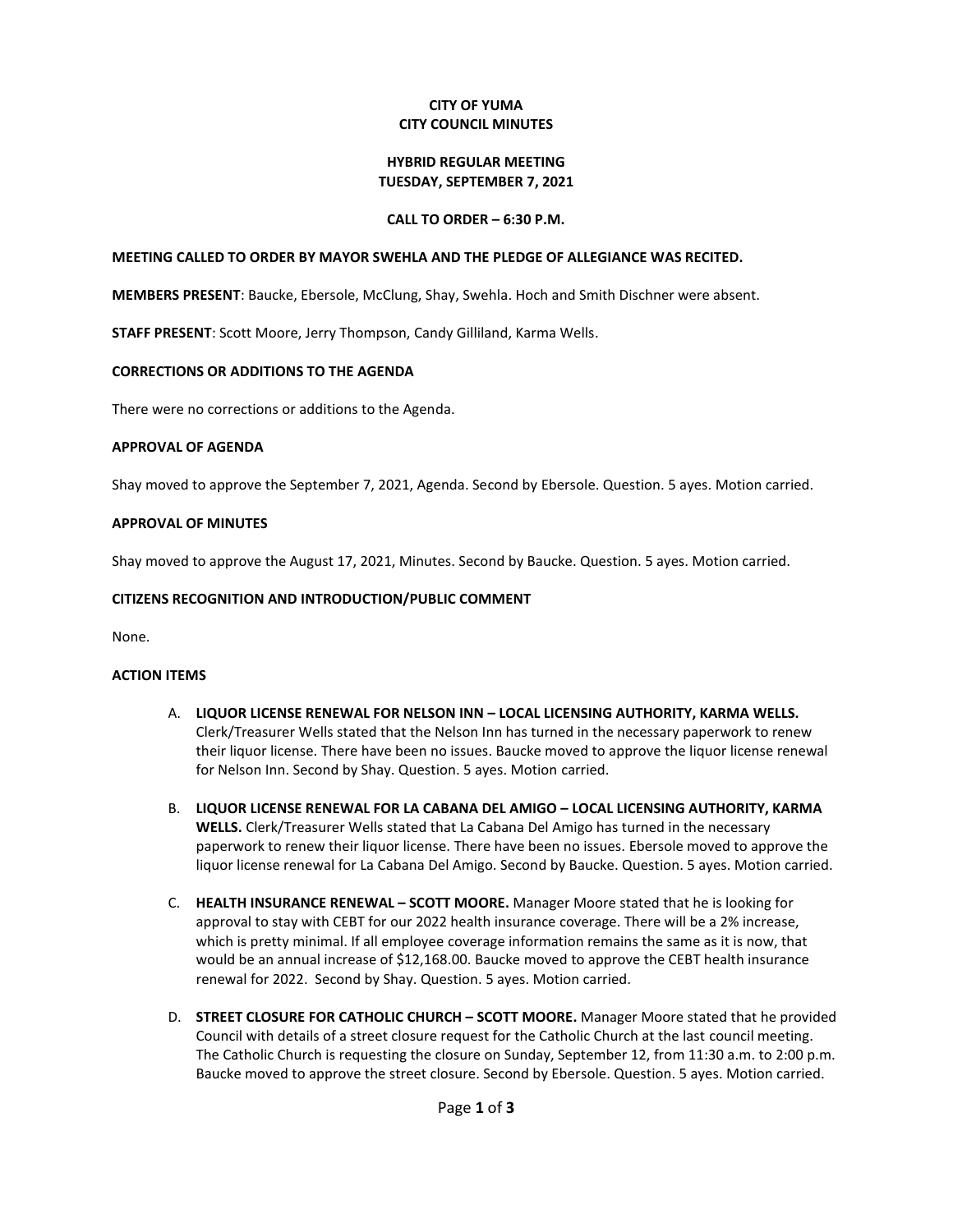- E. **APPROVAL OF BILLS – KARMA WELLS.** Clerk/Treasurer Wells provided Council with an additional list of bills. Shay moved to approve the bills. Second by McClung. Question. 5 ayes. Motion carried.
- F. **PURCHASES IN EXCESS OF \$5,000 – SCOTT MOORE.** Manager Moore stated that he wanted to provide information on possibly leasing a new folder/stuffer machine for the Clerk's office. The current machine is 7 years old and is at the end of its useful life. A new machine would cost approximately \$10,000.00. The other option is to lease a machine which would include the maintenance of the machine. We could lease a new machine on a 5 year lease for approximately the same price as purchasing a machine with the maintenance agreement. Manager Moore stated he is just looking to Council for approval to proceed. It may be necessary to vote on a lease at the next council meeting. The general consensus from Council was to move forward with the lease of a new folder/stuffer machine.

Manager Moore stated that as part of the Lake Yuma project, the existing sprinkler system needed to be extended in order for all of the sod to receive water. We were not notified of this by the engineers of the project. We went ahead and extended the system, but now need approval to pay Evergreen Landscapes the \$15,020.40 that we owe them for doing that work. Shay moved to approve payment to Evergreen Landscapes in the amount of \$15,020.40. Second by Ebersole. Question. 5 ayes. Motion carried.

Manager Moore presented Council with a bill dated 6/8/21, in the amount of \$5,884.50, to Denver Industrial Sales and Service for crack seal material. He and Clerk/Treasurer Wells believe this was approved at an earlier council meeting, but cannot locate it in the Minutes. To be on the safe side, he is asking for approval from Council now. Baucke moved to approve the payment to Denver Industrial Sales and Service in the amount of \$5,884.50. Second by Shay. Question. 5 ayes. Motion carried.

Manager Moore stated he is also seeking approval for the purchase of turnout coats and pants for the Fire Department. This purchase would be made from Sea Western, in the amount of \$5,392.55. This is a 2021 budget item. Baucke moved to approve the purchase from Sea Western in the amount of \$5,392.55. Second by McClung. Question. 5 ayes. Motion carried.

### **ADDITIONAL BUSINESS**

None.

### **REPORTS**

# **CITY MANAGER, SCOTT MOORE**

Manager Moore received a request from Napa for an alley closure behind their location going north to 3<sup>RD</sup> Avenue. They would like this done from September 14, through September 17, from 7 a.m. to 5 p.m. each day. They need this in order to move to their new location. The request was not received in time to be put on the Agenda for this meeting, so Manager Moore is asking that a special meeting be called for approval of the closure. Discussion was held. It was decided to hold a virtual meeting on Thursday, September 9, at 11:00 a.m.

### **CITY CLERK/TREASURER, KARMA WELLS**

None.